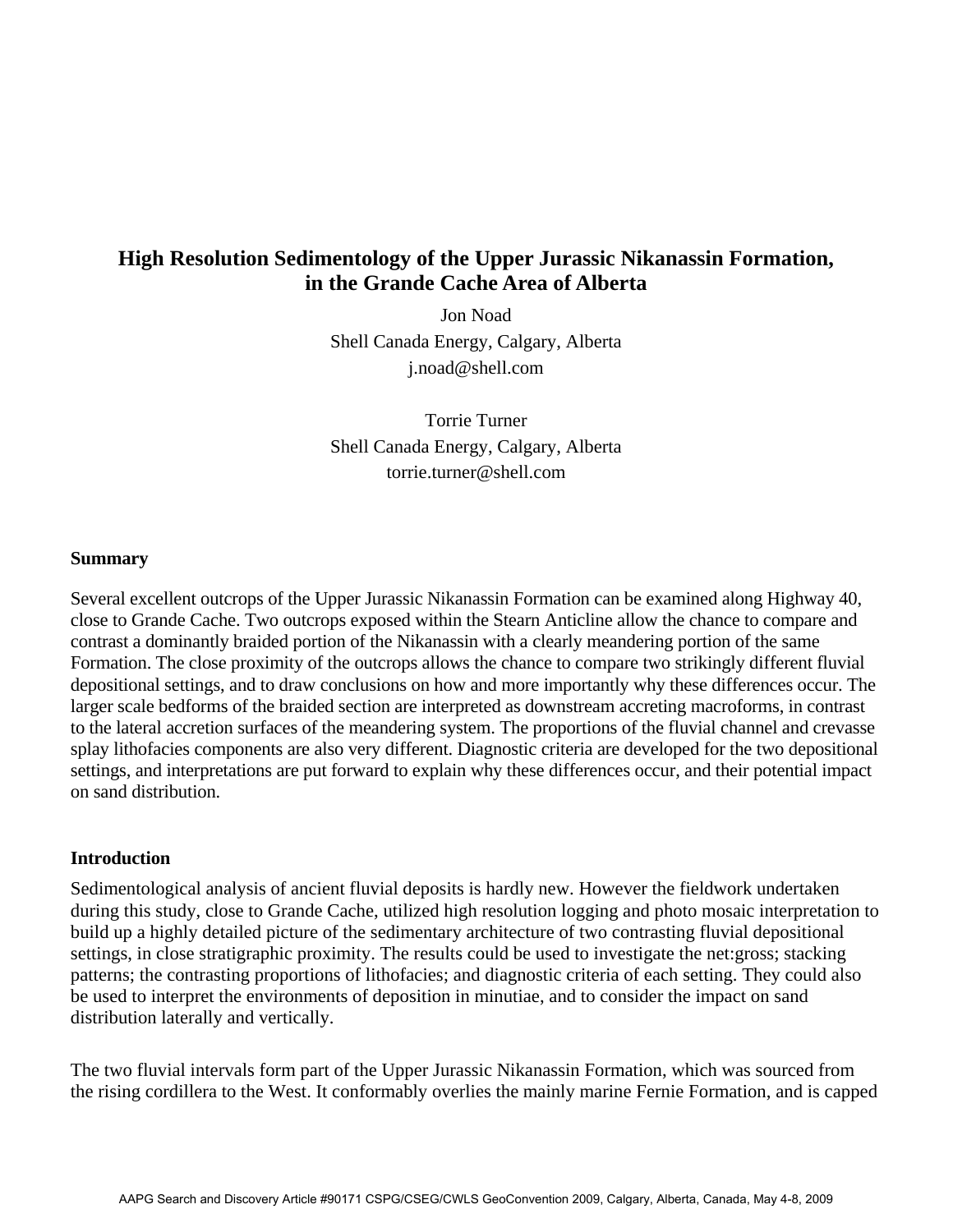by a regional unconformity though to represent as much as 27 million years (Leckie and Smith 1992). The Nikanassin is dominated by flood plain deposits in the west grading to shoreline and estuarine sandstones near its eastern erosional limit.

### **Logging methodology**

Two outcrops were logged at a high resolution during this study. It is clear that the two outcrops, despite their close proximity, are from different portions of the Nikanassin Formation, with the meandering portion almost certainly younger than the braided portion. Classic sedimentological logging at a centimeter scale was reinforced by high resolution photo mosaic interpretation. In the case of the subhorizontally dipping braided succession, five vertical sections were measured at 50 metre intervals along the outcrop.

A single high resolution section was measured along the steeply dipping meandering section, and a photo mosaic interpreted to highlight the gross depositional character of the beds. The high dip meant that it was not practical to measure more than one section along this outcrop.

### **Examples**

The logged section through an interpreted braided portion of the Nikanassin is exposed in a flat, crestal portion of the anticlinal structure. It comprises thin, 50 to 150 cm thick, trough cross-bedded sandstone beds, interbedded with equivalent thicknesses of mudstones, often with thin but laterally extensive crevasse splay deposits. What is striking about this outcrop is the exceptional development and delineation of downstream accreting macroforms (DAMs), which are interpreted as bars migrating in a downstream direction. Detailed logging and photo mosaic interpretation have allowed these to be mapped out across 300 m of continuous outcrop. The crevasse splays, which rarely exceed a few centimetres in thickness, also feature small troughs, and are capped by current ripples.

In contrast the logged section through the interpreted meandering deposits, exposed in the forelimb of the same anticline, is dominated by crevasse splay deposits up to at least a metre in thickness. These beds are made up exclusively of climbing ripples. The meandering channel deposits, with well developed lateral accretion surfaces (LAS), make up less than 10% of the outcrop. Channel sandstone beds are typically 1 to 4 m in thickness. There are subsidiary lithofacies including coals and potential deltaic sandstone beds, indicating possible changes in relative sea level in a paralic setting. The coals appear to take up a significant proportion of the structural deformation, and are extensively cleaved.

## **Conclusions**

It is clear that the two outcrops, despite their close proximity, are from different portions of the Nikanassin Formation. There is a striking contrast in depositional character, with the braided fluvial deposits comprising a relatively high net:gross system that can be characterized as thicker trough cross-bedded sandstone beds interbedded with thinner mudstones. Occasionally the mudstones are themselves thinly interbedded with very fine grained, low angle trough cross-bedded, sandstones beds with current rippled tops, interpreted as crevasse splays. In contrast the meandering deposits are a low net:gross system dominated by silty crevasse splay beds, which were deposited rapidly and may indicate significant changes in discharge. Channels make up less than 10% of the section, and are characterized by well developed